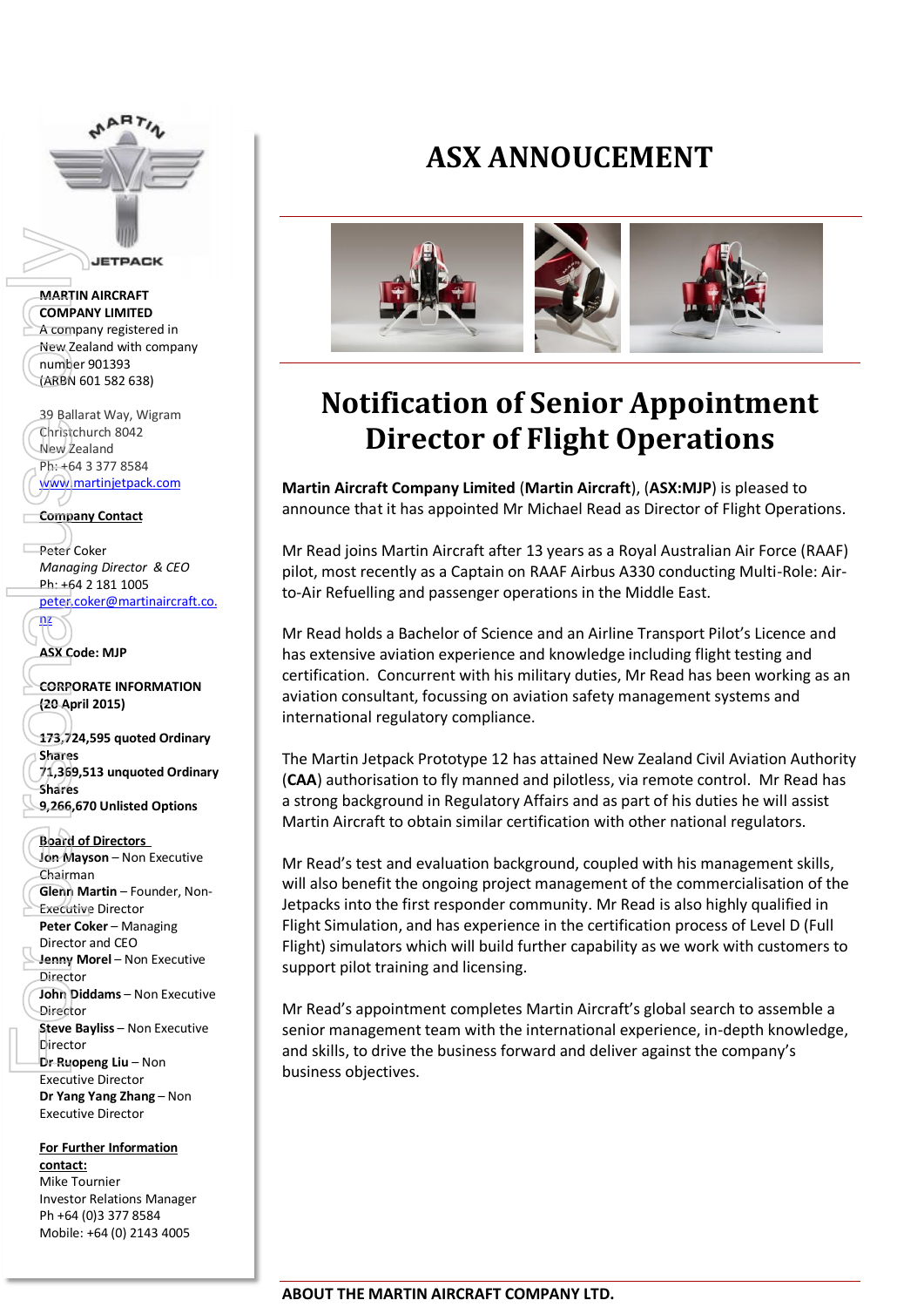**Martin Aircraft Company Ltd** (Martin Aircraft) is currently developing the Martin Jetpack, the world's first practical jetpack, with potential usage spanning search and rescue, military, recreational and commercial applications, both manned and unmanned. The Martin Jetpack was initially conceived and developed by Glenn Martin in Dunedin in 1981. This led to the founding of Martin Aircraft Company in 1998 and the development of a Jetpack that based on current testing will have over 30 minutes flight capability at a speed of up to 74 km/h and an altitude up to 1,000 m (3000ft).

The Martin Jetpack is a disruptive technology, much like the helicopter was when first developed, with substantial capabilities and is able to be flown by a pilot or via remote control. The Jetpack can take off and land vertically (VTOL) and because of its small dimensions, it can operate in confined spaces such as close to or between buildings, near trees or in confined areas that other VTOL aircraft such as helicopters cannot access.

More detailed information about Martin Aircraft and the Martin Jetpack is available at [www.martinjetpack.com](http://www.martinjetpack.com/)

### **BACKGROUND ON AVIATION AUTHORITIES APPROVALS**

The Martin Jetpack Prototype 12 has attained New Zealand Civil Aviation Authority (CAA) authorisation to fly manned and pilotless (via remote control).The Max All Up Weight (MAUW) of the Martin Jetpack P12 is 320kg which is less than the 544kg weight limit specified in the CAA Advisory Circular 103-1. This classes the Jetpack as a Microlight aircraft in New Zealand.

Microlight classification basics:

▶▶ Class 1, single seat – requires registration and Annual Condition Inspection.

▶▶ Class 2, two seat, requires registration, Microlight Flight Permit, and Annual Condition Inspection.

Even though the Martin Jetpack is a single seat it is classed as a Class 2 based on the nature of the aircraft being analogous to single seat Microlight helicopters, thus requiring the following:

- ▶▶ NZCAA Certificate of Registration i.e. ZK-JMJ for Mar tin Jetpack S/N: P12.2 obtained from CAA under CAR Part 47
- ▶▶ A NZCAA Microlight Flight Permit was issued by CAA Team Leader of Airworthiness after reviewing the Flight Manual, Operations
- Manual, Safety Analysis and Risk Management procedures

▶▶ Annual Condition Inspection performed by Sport Aviation Corp. (SAC) Inspection Authority by a Licensed Aircraft Maintenance Engineer (LAME) under part 103/149.

All Martin Jetpack Operations are regulated under the SAC umbrella in New Zealand as Group J detailed in the SAC exposition.

The Martin Jetpack P12.2 was issued a Conditional Release to Service by the Martin Aircraft Director of Engineering Ulrich Bergler prior to CAA Issue of Flight Permit which captures the design documentation and specifications complied with to build the aircraft and any changes incorporated.

As a risk mitigation strategy prior to the fitting of the ballistic parachute much of the flight testing of the Martin Jetpack P12 is done via remote controlled (RC) flight. A Senior Technical Specialist UAS and an Airworthiness Inspector from the CAA reviewed MACL's Standard Operating Procedures and Risk and Safety Management Procedures.